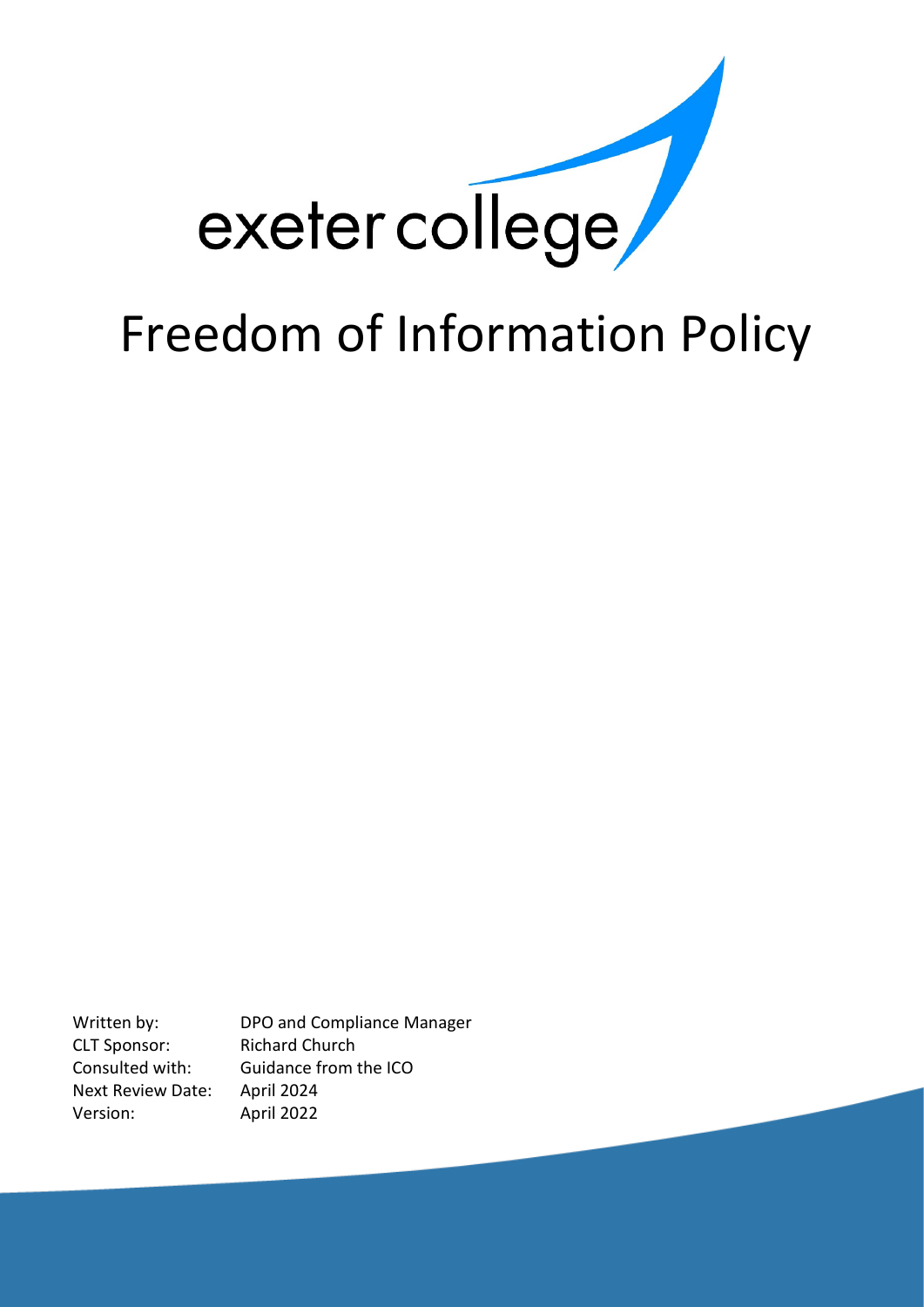#### **1 Purpose and Scope**

- 1.1 Exeter College is committed to openness and transparency in its operation and to fully discharging its obligations in respect of the Freedom of Information Act 2000 and associated legislation.
- 1.2 Information to be made accessible includes printed documents, computer files, letters, emails, photographs and sound or video recordings.
- 1.3 All requestors for information will be treated equally.
- 1.4 Exeter College cannot release all the information it holds. A decision by the college to withhold information will be based on reasons relating to data protection, confidentiality, health and safety or safeguarding.
- 1.5 The Freedom of Information Policy applies to all members of staff, contractors and suppliers working for or on behalf of Exeter College.

### **2 Definitions**

- 2.1 The Freedom of Information Act 2000 (FOIA) provides the public with the right of access to information held by public authorities.
- 2.2 Exeter College is a public authority as defined by the Act.

### **3 Policy**

- 3.1 According to the FOIA s19 every public authority must
	- publish information in accordance with its publication scheme
	- review its publication scheme from time to time
- 3.2 Exeter College has adopted the model publication scheme approved by the ICO. The information can be accessed through the college website.
- 3.3 The information Exeter College publishes covers
	- who we are and what we do
	- what we spend and how we spend it
	- what our priorities are
	- how we make decisions
	- policies
	- services we offer
- 3.4 Information that is not available through the website, can be requested. A valid request under the FOIA should be
	- in writing via email to [FOI@exe-coll.ac.uk](mailto:FOI@exe-coll.ac.uk) or by post to DPO, Exeter College, Hele Road, Exeter, EX4 4JS
	- include a name and address (email address is sufficient) to enable correspondence
	- details setting out the information requested
- 3.5 Exeter College will respond to a request within 20 working days following the receipt of the request. In cases where we are unable to provide the requested information within this time frame, we will provide an explanation and request an extension. Where the College holds the requested information, it will be released, provided it is not exempt from disclosure under the FOIA or there is any other reason as set out under 1.4 above.
- 3.6 Exeter College will respond to requests for environmental information held within 20 working days in accordance with the Environmental Information Regulations 2004.